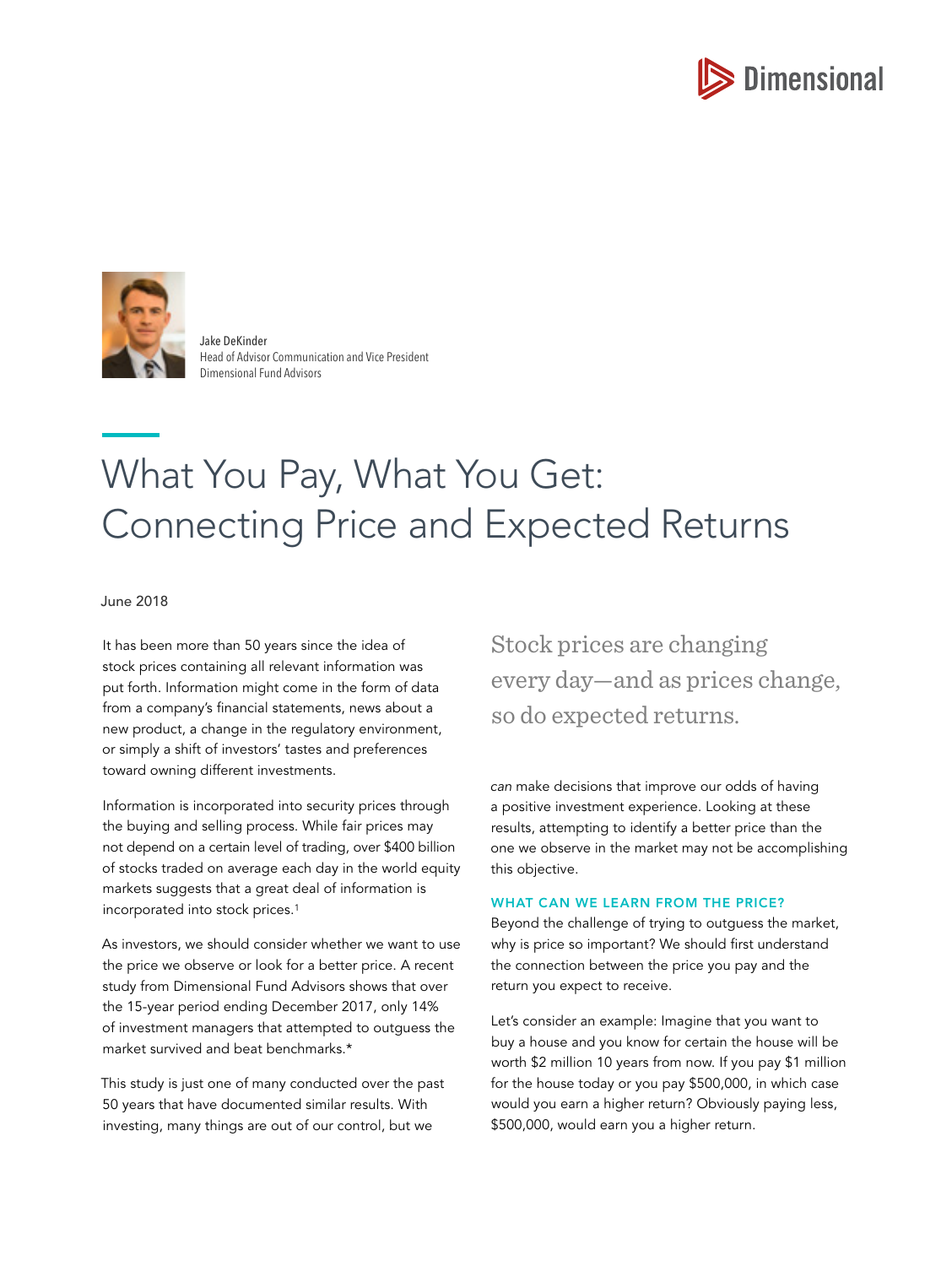

*\*In the study results, "benchmark" refers to the Morningstar category index used to evaluate the performance of each respective mutual fund in the sample. The sample includes funds at the beginning of the 5-, 10-, and 15-year periods ending December 31, 2017. Past performance is no guarantee of future results. See footnote for additional information.*

Of course, investing offers few, if any, guarantees, and we can't know for certain what something will be worth in the future. Given this, investors should think in terms of *expected returns* and what decisions will lead to an investment with *higher expected returns*. Holding other factors constant, the lower the price you pay, the higher the expected return, which is why it's so important to consider a stock's observed market price. The price paid has a direct connection to the return we expect to receive.

#### AS PRICES CHANGE, SO DO EXPECTED RETURNS

We also know that, in a changing world, new information becomes available on a regular basis and that new information can affect the price of stocks. Let's imagine a pharmaceutical company announces a new drug that investors believe will generate substantial revenues for the company. If this news was previously unknown, once it becomes available, it will likely influence the price of the stock. The price will adjust based on new information,

and as the price changes, so will the expected return. Changes in stock prices are taking place every day, and as prices change, so do expected returns.

## INDEX MANAGEMENT AND MARKET PRICES3

Each year on the last Friday in June, the Russell indices go through a process called *reconstitution*.4 In this process, certain stocks are added and deleted from the index. The goal of reconstitution is to periodically rebalance the index to account for historical changes in stocks during the prior period. Index providers, such as S&P, Russell, or CRSP, have different processes for adding and deleting stocks, and while each will have some variation, all will establish pre-set points in time to make their adjustments.

To decide which stocks will be added or deleted, the index provider may look at the market price of a stock to determine what is a small cap vs. large cap stock or



## Exhibit 2: As Prices Change, So Do Expected Returns

*For illustrative purposes only.*